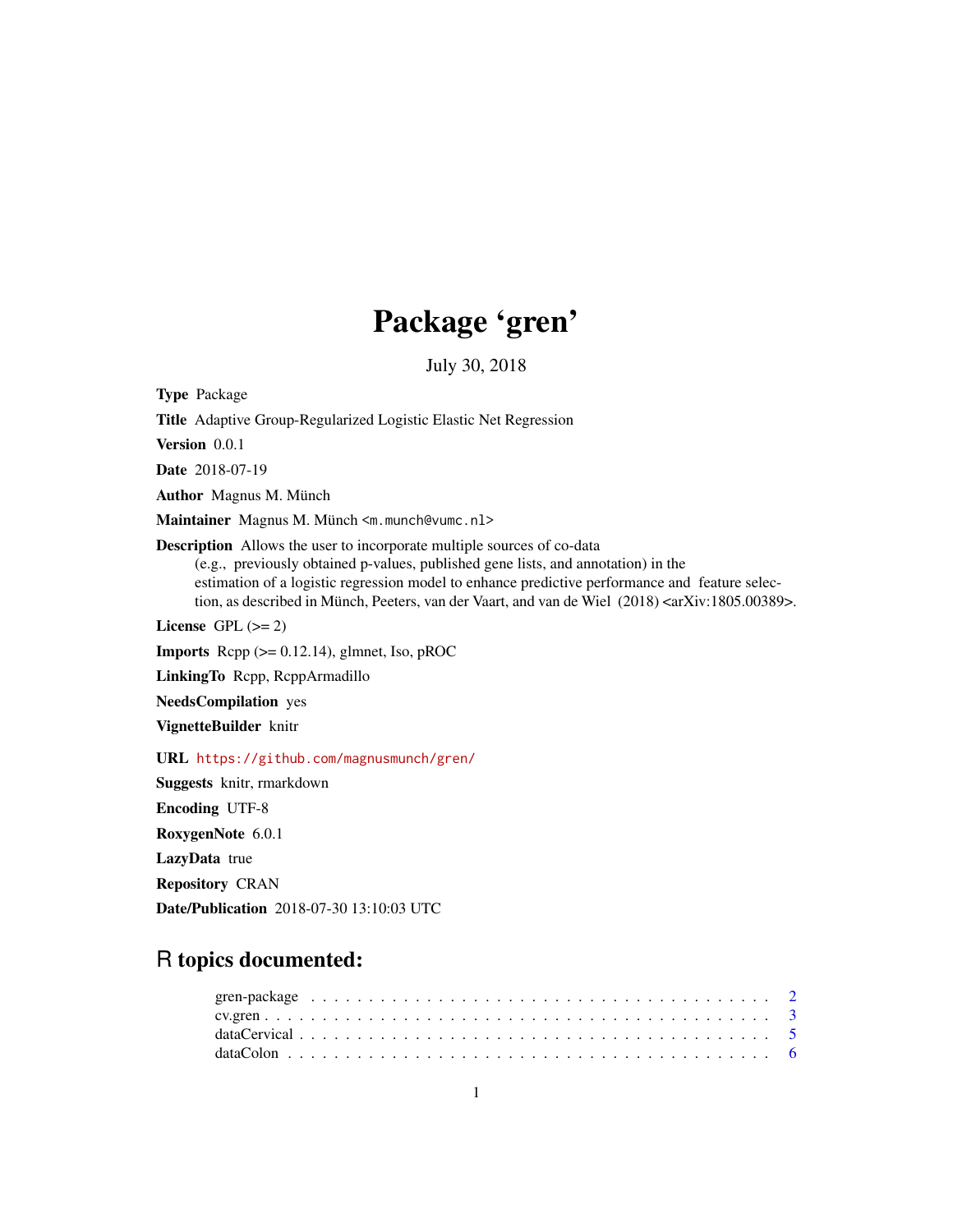# <span id="page-1-0"></span>2 gren-package

gren-package *Adaptive group-regularized logistic elastic net regression*

#### Description

The package allows the user to incorporate multiple sources of co-data (e.g., previously obtained p-values, published gene lists, and annotation) in the estimation of a logistic regression model to enhance predictive performance.

#### Details

The main function of the package is [gren](#page-7-1), which estimates a group-regularized elastic net regression model. The following functions are convenience functions:

[cv.gren](#page-2-1) estimates performance measures by efficient cross-validation.

[coef.gren](#page-10-1) S3 method to retrieve model parameters from a gren fit.

[predict.gren](#page-10-2) S3 method to get predictions for new data from a gren fit.

[denet](#page-6-1) density function of the elastic net prior distribution.

[renet](#page-6-2) generate samples from the elastic net prior distribution.

# Author(s)

Magnus M. Münch Maintainer: Magnus M. Münch <m.munch@vumc.nl>

#### References

Münch, M.M., Peeters, C.F.W., van der Vaart, A.W., and van de Wiel, M.A. (2018). Adaptive group-regularized logistic elastic net regression. arXiv:1805.00389v1 [stat.ME].

#### See Also

[cv.gren](#page-2-1)

```
## Create data
p <- 1000
n < - 100set.seed(2018)
x <- matrix(rnorm(n*p), ncol=p, nrow=n)
beta <- c(rnorm(p/2, 0, 0.1), rnorm(p/2, 0, 1))
```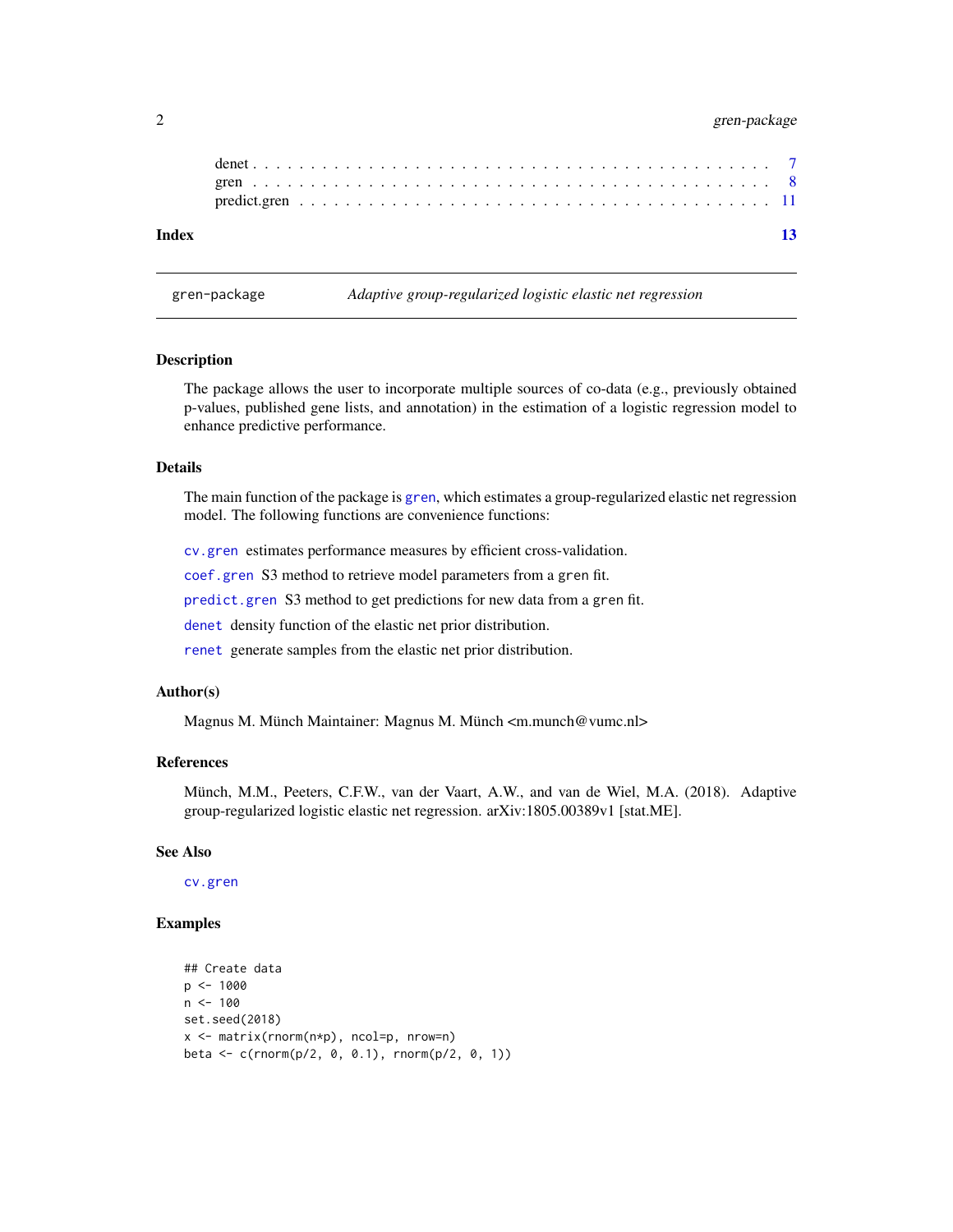#### <span id="page-2-0"></span>cv.gren 3

```
m \leftarrow rep(1, n)y \leftarrow \text{rbinom}(n, m, as.numeric}(1/(1 + \exp(-x % x * x * as.matrix(beta))))partitions <- list(groups=rep(c(1, 2), each=p/2))
## estimate model
fit.gren <- gren(x, y, m, partitions=partitions)
```
<span id="page-2-1"></span>

| cv.gren | Performance cross-validation of group-regularized logistic elastic net |
|---------|------------------------------------------------------------------------|
|         | regression                                                             |

# Description

Function that cross-validations for performance estimation of gren models.

# Usage

```
cv.gren(x, y, m=rep(1, nrow(x)), unpenalized=NULL, partitions=NULL, alpha=0.5,
        lambda=NULL, intercept=TRUE, monotone=NULL, psel=TRUE, compare=TRUE,
        posterior=FALSE, nfolds=nrow(x), foldid=NULL, trace=TRUE,
        control=list(epsilon=0.001, maxit=500, maxit.opt=1000, maxit.vb=100),
        keep.pred=TRUE, fix.lambda=FALSE, nfolds.out=nrow(x), foldid.out=NULL,
        type.measure=c("auc", "deviance", "class.error"))
```
# Arguments

| X           | See gren.                                             |
|-------------|-------------------------------------------------------|
| у           | See gren.                                             |
| m           | See gren.                                             |
| unpenalized | See gren.                                             |
| partitions  | See gren.                                             |
| alpha       | See gren.                                             |
| lambda      | See gren.                                             |
| intercept   | See gren.                                             |
| monotone    | See gren.                                             |
| psel        | See gren.                                             |
| compare     | See gren.                                             |
| posterior   | See gren.                                             |
| nfolds      | See gren.                                             |
| foldid      | See gren.                                             |
| trace       | if TRUE, progress of the cross-validation is printed. |
| control     | See gren.                                             |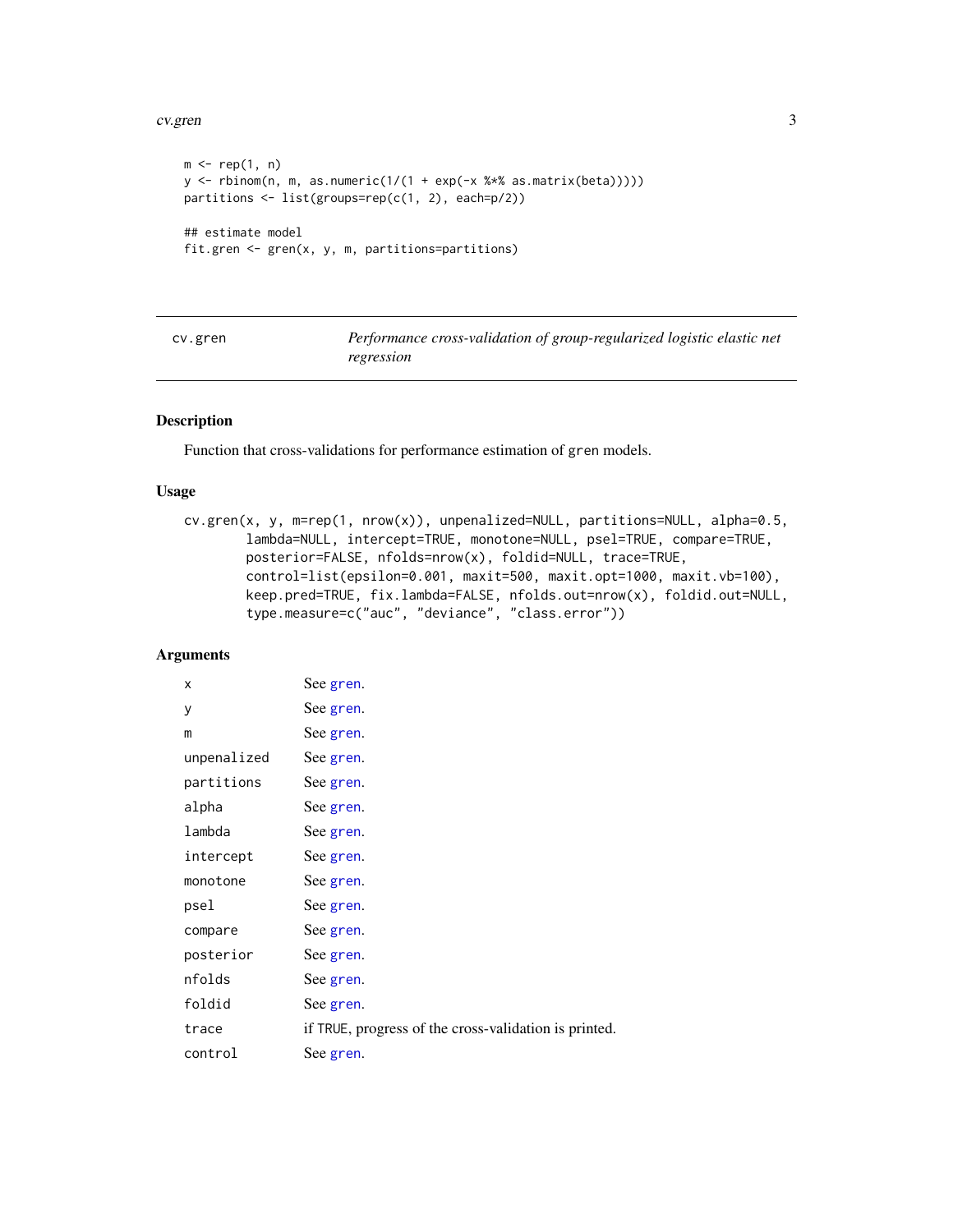<span id="page-3-0"></span>

| keep.pred    | logical. If TRUE the cross-validated predictions are saved.                                                                     |
|--------------|---------------------------------------------------------------------------------------------------------------------------------|
| fix.lambda   | logical. If TRUE lambda is cross-validated only once and used in every fold.                                                    |
| nfolds.out   | numeric that gives the number of folds to use in the performance cross-validation.<br>Default is $nrow(x)$ .                    |
| foldid.out   | optional numeric vector of length $nrow(x)$ with the performance cross-validation<br>fold assignments of the observations.      |
| type.measure | numeric that gives the performance measures to calculate. Currently possible<br>are AUC, deviance, and misclassification error. |

### Details

cv.gren is a convenience function that gives cross-validated predictions. Performance measures are optionally calculated with these predictions. cv.gren is more efficient than simply looping over the folds, since it uses the final estimates of the previous fold as starting values for the next fold. This substantially reduces computation time.

### Value

Function returns a list of length two with the following components:

| groupreg | list with the cross-validated predictions of length $nrow(x)$ and possibly per-<br>formance metrics of the group-regularized model. |
|----------|-------------------------------------------------------------------------------------------------------------------------------------|
| regular  | list with the cross-validated predictions of length $nrow(x)$ and possibly per-<br>formance metrics of the regular model.           |

# Author(s)

Magnus M. Münch <m.munch@vumc.nl>

# References

Münch, M.M., Peeters, C.F.W., van der Vaart, A.W., and van de Wiel, M.A. (2018). Adaptive group-regularized logistic elastic net regression. arXiv:1805.00389v1 [stat.ME].

#### See Also

[gren](#page-7-1), [predict.gren](#page-10-2), [coef.gren](#page-10-1)

```
## Create data
p <- 1000
n < - 100set.seed(2018)
x <- matrix(rnorm(n*p), ncol=p, nrow=n)
beta <- c(rnorm(p/2, 0, 0.1), rnorm(p/2, 0, 1))
m \leftarrow rep(1, n)y <- rbinom(n, m, as.numeric(1/(1 + exp(-x %*% as.matrix(beta)))))
```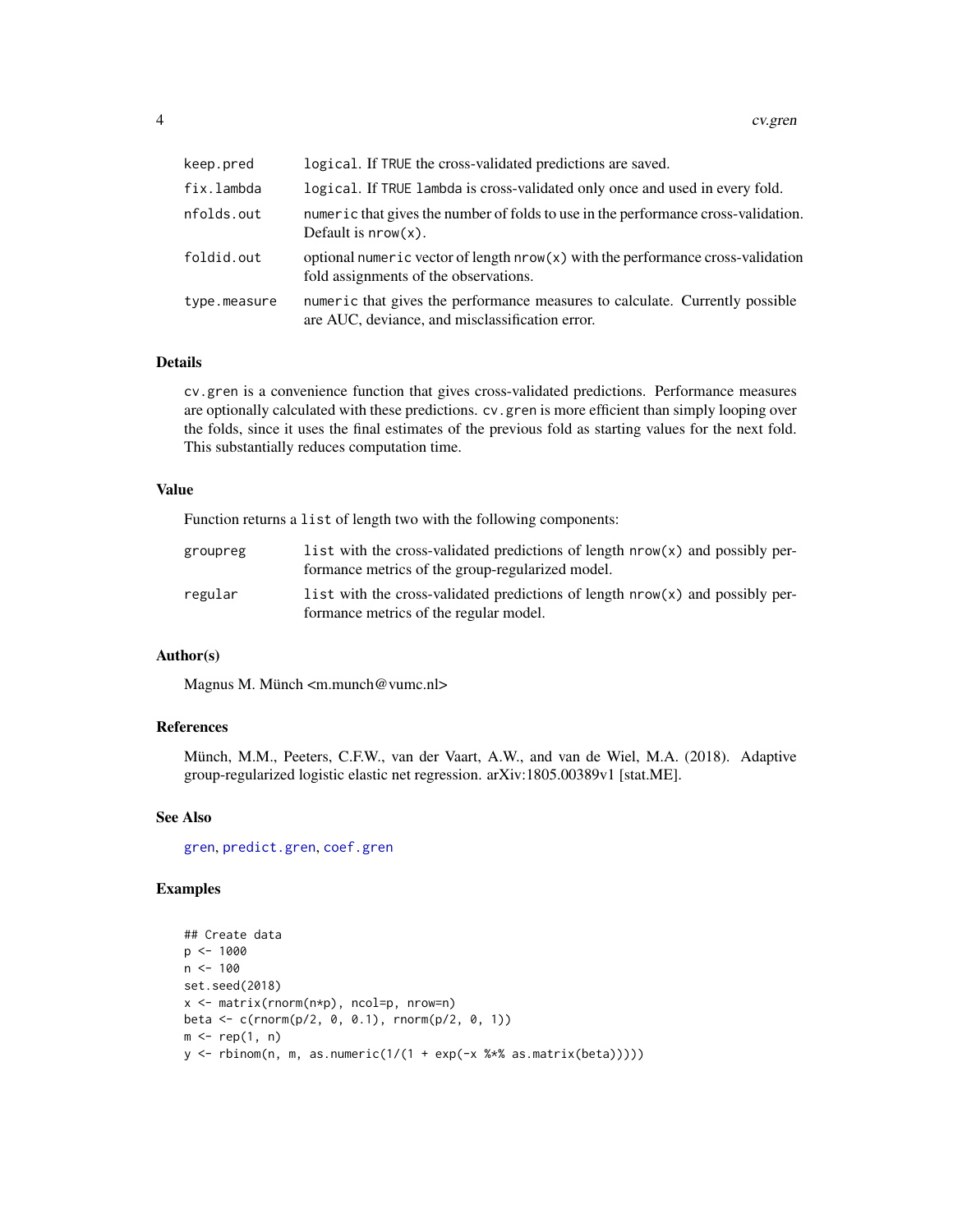#### <span id="page-4-0"></span>dataCervical 5

```
partitions \leq list(groups=rep(c(1, 2), each=p/2))
## calculate cross-validated predictions and performance measures
fit.cv.gren <- cv.gren(x, y, m, partitions=partitions, fix.lambda=TRUE)
```
dataCervical *Contains three R-objects, including the data and the binary response*

#### Description

The three objects are: mirCerv: 772 sequenced microRNAs for 56 samples; respCerv: binary response coded as healthy and pre-cursor lesions for cervical cancer; and mirCons: conservation status of the microRNAs in three levels coded as only found in humans, found in most mammals, and found in most vertebrates

#### Usage

data(dataCervical)

#### Format

The formats are:

mirCerv matrix [1:56, 1:772]

respCerv Factor w/ 2 levels "CIN3","Normal"

mirCons Factor w/ 3 levels "NotCons", "Mammals", "Broadly"

#### Details

This data is used for illustration in the vignette of the [gren](#page-7-1) package.

#### Source

Novianti, P.W., Snoek, B.C., Wilting, S.M., and van de Wiel, M.A. (2017). Better diagnostic signatures from RNAseq data through use of auxiliary co-data. Bioinformatics, 33, 1572–1574.

# References

Münch, M.M., Peeters, C.F.W., van der Vaart, A.W., and van de Wiel, M.A. (2018). Adaptive group-regularized logistic elastic net regression. arXiv:1805.00389v1 [stat.ME].

```
data(dataCervical)
str(mirCerv)
str(respCerv)
str(mirCons)
```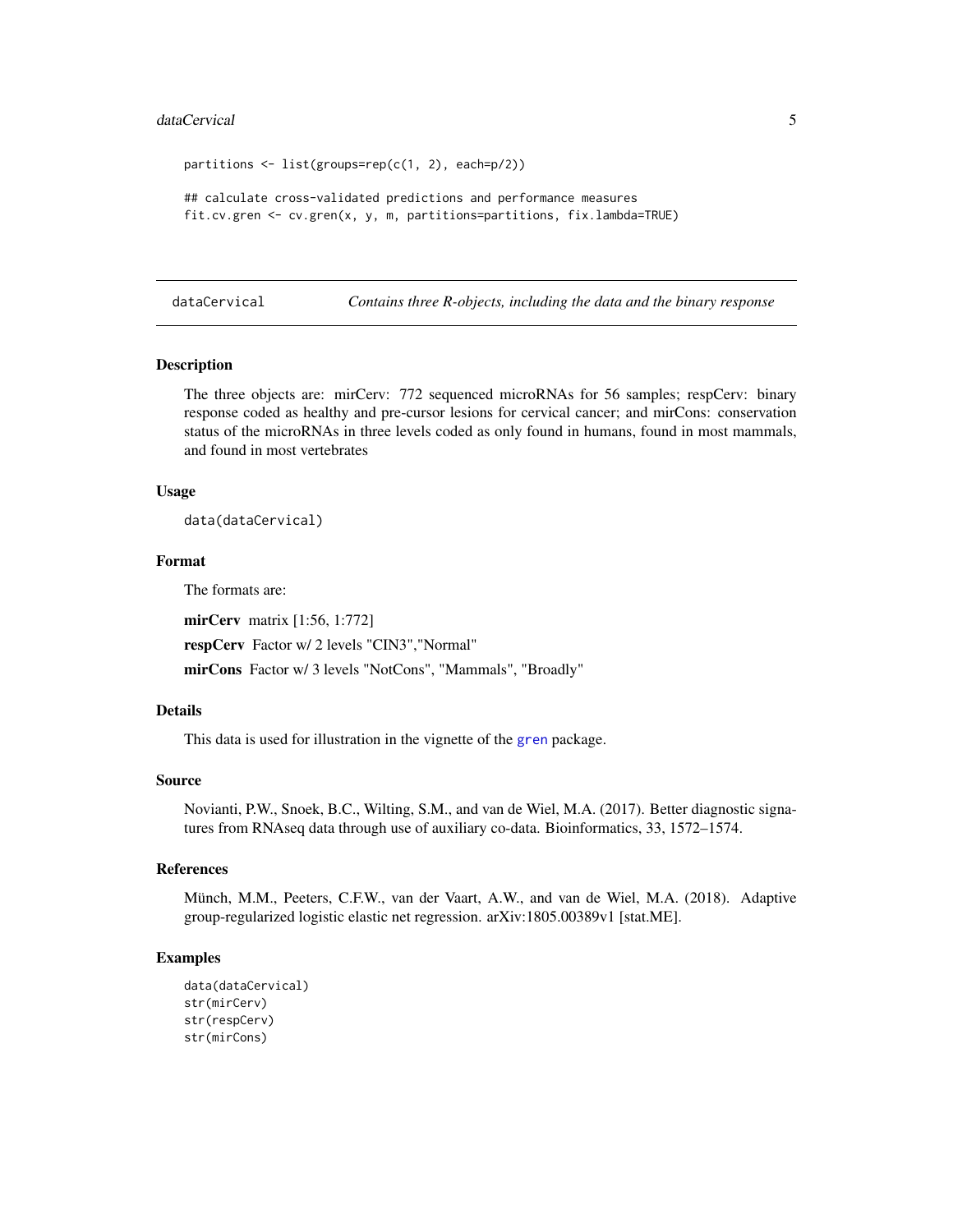<span id="page-5-0"></span>

#### **Description**

The four objects are: mirCol: 2114 sequenced microRNAs for 88 samples; unpenCol: 4 clinical covariates for 88 samples; respCol: binary response coded as progressive disease and benefitted from therapy; mirExpr: expression levels of microRNAs from previous study coded as not differentially expressed, medium significantly expressed, and highly significantly expressed.

#### Usage

data(dataColon)

#### Format

The formats are:

mirCol matrix [1:88, 1:2114]

unpenCol data.frame: 88 obs. of 4 variables

respCol Factor w/ 2 levels "Progr","TherBenefit"

mirExpr Factor w/ 3 levels "nonExpr", "medExpr", "highExpr"

#### Details

This data is used for illustration in the vignette of the [gren](#page-7-1) package and the corresponding paper (see references).

#### Source

Neerincx, M., Poel, D., Sie, D.L.S., van Grieken, N.C.T., Shankaraiah, R.C., van der Wolf - de Lijster, F.S.W., van Waesberghe, J.H.T.M., Burggraaf, J.D., Eijk, P.P., Verhoef, C., Ylstra, B., Meijer, G.A., van de Wiel, M.A., Buffart, T.E., and others. (2018). Combination of a six microRNA expression profile with four clinicopathological factors improves response prediction to systemic treatment in patients with advanced colorectal cancer. Submitted.

Neerincx, M., Sie, D.L.S., van de Wiel, M.A., van Grieken, N.C.T., Burggraaf, J.D., Dekker, H., Eijk, P.P., Ylstra, B., Verhoef, C., Meijer, G.A., Buffart, T.E., and others. (2015). MiR expression profiles of paired primary colorectal cancer and metastases by next-generation sequencing. Oncogenesis, 4, e170.

#### References

Münch, M.M., Peeters, C.F.W., van der Vaart, A.W., and van de Wiel, M.A. (2018). Adaptive group-regularized logistic elastic net regression. arXiv:1805.00389v1 [stat.ME].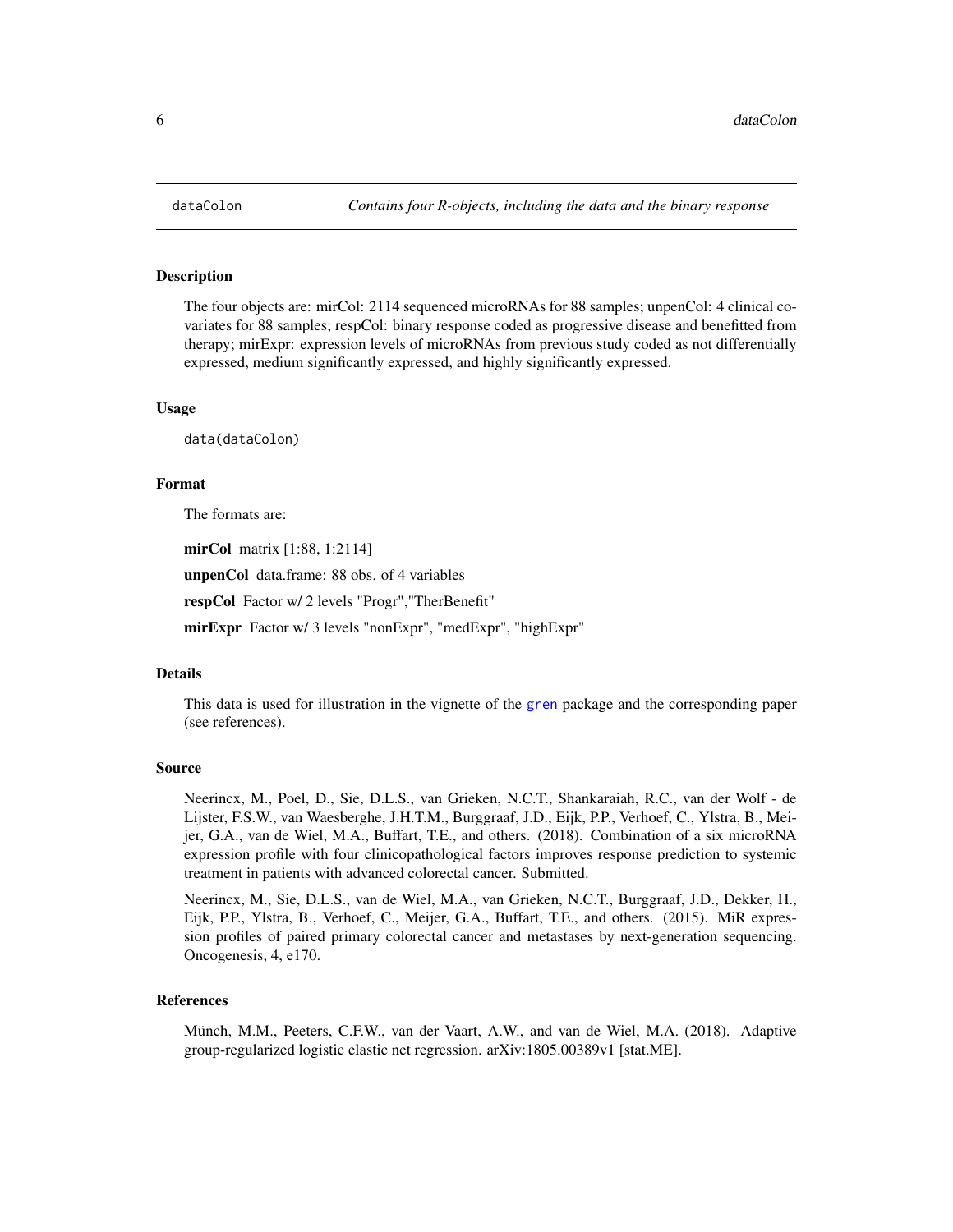#### <span id="page-6-0"></span>denet 2008 and 2008 and 2008 and 2008 and 2008 and 2008 and 2008 and 2008 and 2008 and 2008 and 2008 and 2008 and 2008 and 2008 and 2008 and 2008 and 2008 and 2008 and 2008 and 2008 and 2008 and 2008 and 2008 and 2008 and

# Examples

```
data(dataColon)
str(mirCol)
str(unpenCol)
str(respCol)
str(mirExpr)
```
#### <span id="page-6-1"></span>denet *The elastic net prior distribution*

# <span id="page-6-2"></span>Description

Density function and random number generator for the elastic net prior distribution.

#### Usage

denet(x, lambda1=1, lambda2=1, log=FALSE)

renet(n, lambda1=1, lambda2=1)

# Arguments

| vector of quantiles                             |
|-------------------------------------------------|
| number of samples                               |
| lambda1 parameter value                         |
| lambda2 parameter value                         |
| should the logarithm of the density be returned |
|                                                 |

# Details

The elastic net prior density has density:

$$
f(x) = g(\lambda_1, \lambda_2)e^{[} - 0.5 * (\lambda_1|x| + \lambda_2 x^2)]
$$

# Value

denet gives the density of the input x. renet gives a vector of length n of random values.

### Author(s)

Magnus M. Münch <m.munch@vumc.nl>

# References

Münch, M.M., Peeters, C.F.W., van der Vaart, A.W., and van de Wiel, M.A. (2018). Adaptive group-regularized logistic elastic net regression. arXiv:1805.00389v1 [stat.ME].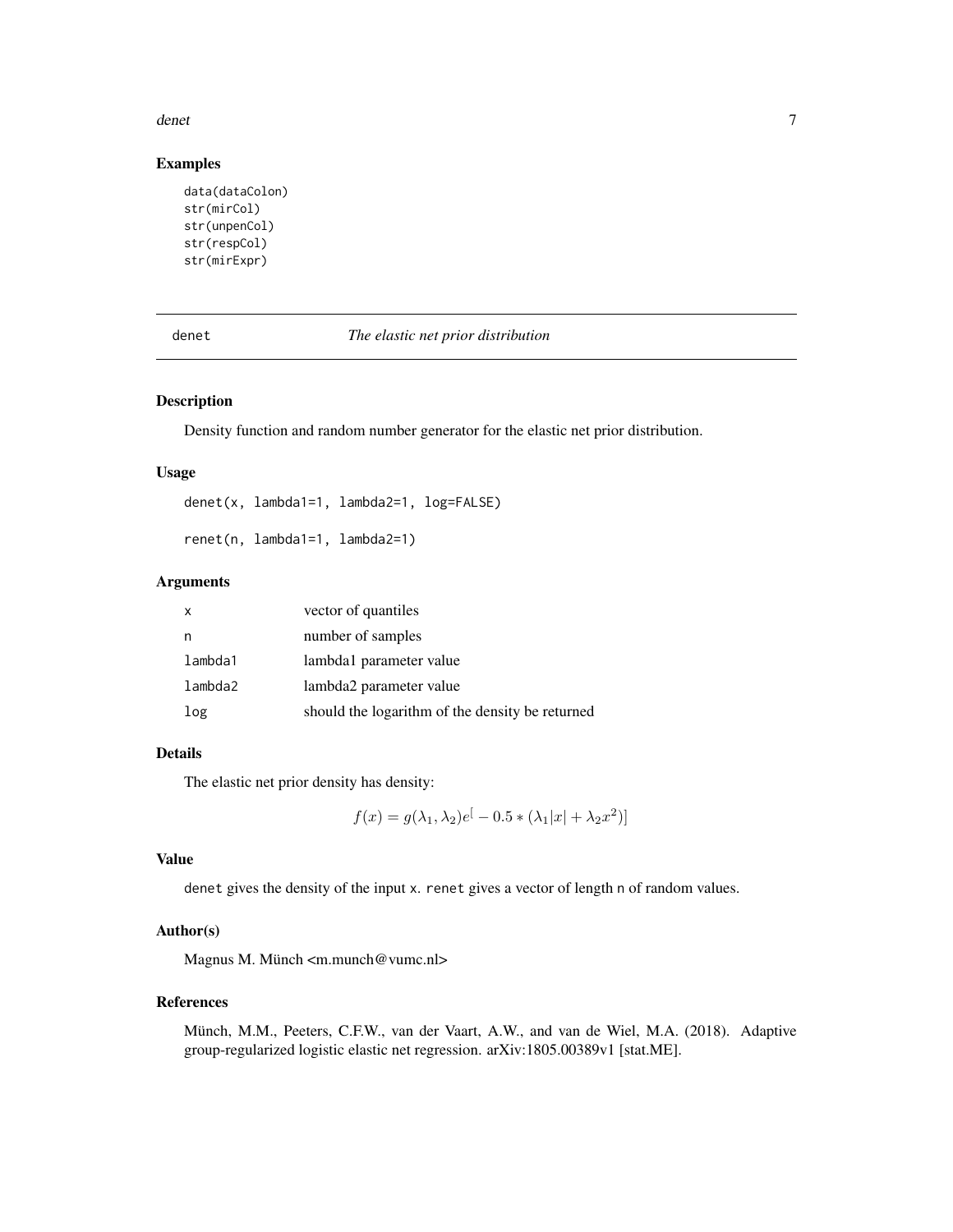```
## Create data
n < -100x \leftarrow \text{renet}(n)hist(x)
## Calculate density
dens <- denet(x)
plot(sort(x), dens[order(x)])
```
<span id="page-7-1"></span>

gren *Group-regularized logistic elastic net regression*

# Description

Function that estimates a group-regularized elastic net model.

# Usage

```
gren(x, y, m=rep(1, nrow(x)), unpenalized=NULL, partitions=NULL, alpha=0.5,
     lambda=NULL, intercept=TRUE, monotone=NULL, psel=TRUE, compare=TRUE,
     posterior=FALSE, nfolds=nrow(x), foldid=NULL, trace=TRUE,
     init=list(lambdag=NULL, mu=NULL, sigma=NULL, chi=NULL, ci=NULL),
     control=list(epsilon=0.001, maxit=500, maxit.opt=1000, maxit.vb=100))
```
# Arguments

| X           | feature data as either numeric matrix or data. frame of numeric variables.                                                                                                                                                                                                                                        |
|-------------|-------------------------------------------------------------------------------------------------------------------------------------------------------------------------------------------------------------------------------------------------------------------------------------------------------------------|
| У           | response as either a numeric with binomial/binary successes of length $nrow(x)$<br>or a matrix of $nrow(x)$ rows and two columns, where the first column con-<br>tains the binomial/binary failures and the second column the binomial/binary<br>successes.                                                       |
| m           | numeric of length $nrow(x)$ that contains the number of Bernoulli trials.                                                                                                                                                                                                                                         |
| unpenalized | Optional numeric matrix or data. frame of numeric unpenalized covariates of<br>$nrow(x)$ rows.                                                                                                                                                                                                                    |
| partitions  | list that contains the (possibly multiple) partitions of the data. Every list<br>object corresponds to one partition, where every partition is a numeric of length<br>$ncol(x)$ containing the group ids of the features.                                                                                         |
| alpha       | proportion of L1 penalty as a numeric of length 1.                                                                                                                                                                                                                                                                |
| lambda      | global penalty parameter. The default NULL will result in estimation by cross-<br>validation.                                                                                                                                                                                                                     |
| intercept   | logical to indicate whether an intercept should be included.                                                                                                                                                                                                                                                      |
| monotone    | list of two logical vectors of length length (partitions). The first one<br>monotone indicates whether the corresponding partition's penalty parameters<br>should be monotonically estimates, the second vector decreasing indicates<br>whether the monotone penalty parameters are decreasing with group number. |

<span id="page-7-0"></span>8 gren with the state of the state of the state of the state of the state of the state of the state of the state of the state of the state of the state of the state of the state of the state of the state of the state of th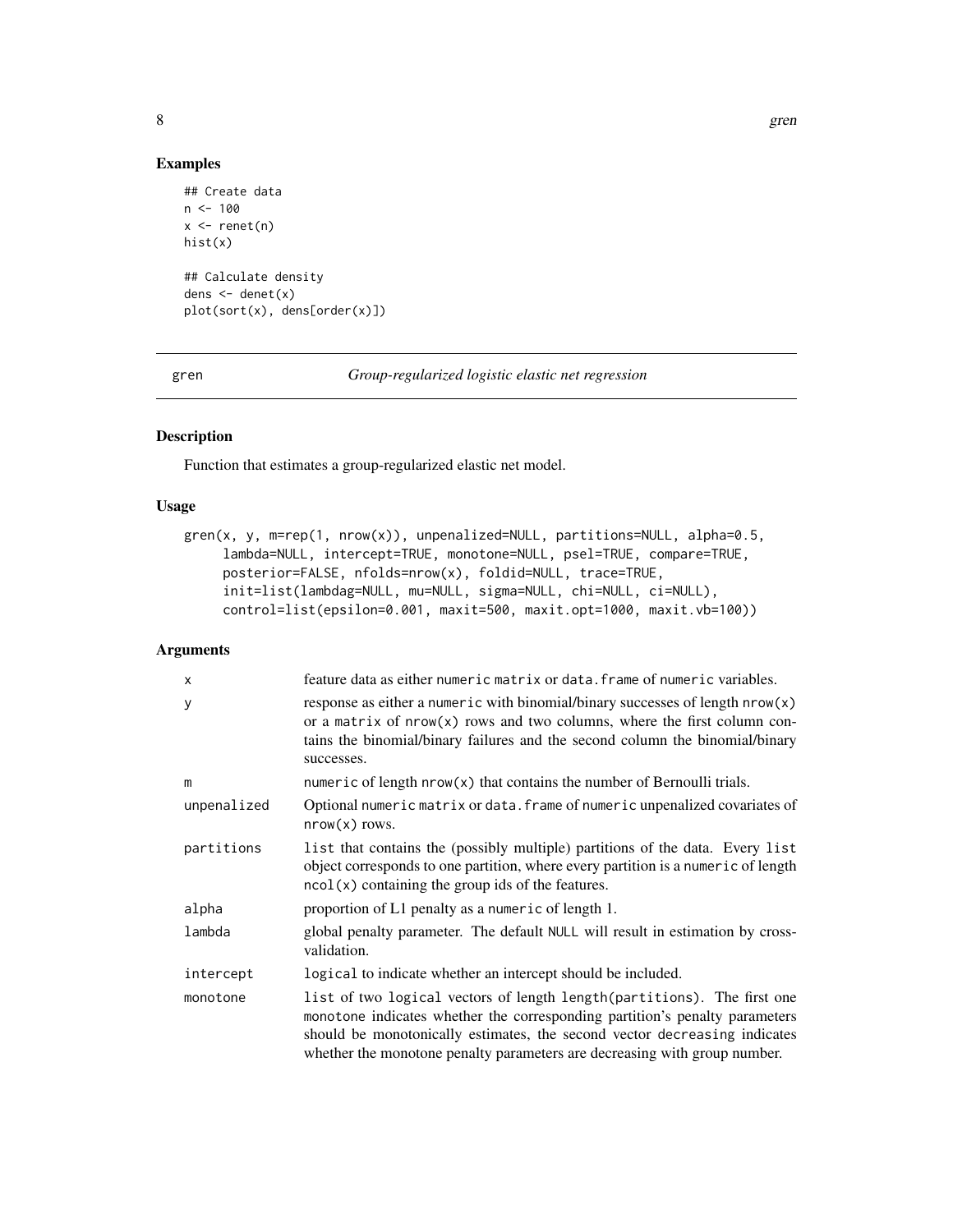<span id="page-8-0"></span>gren 1986 ble stort andere state ble stort andere state ble stort andere state ble stort andere state ble stor

| psel      | either a numeric vector that indicates the number of features to select or a<br>logical. If TRUE feature selection is done by letting glmnet determine the<br>penalty parameter sequence. |
|-----------|-------------------------------------------------------------------------------------------------------------------------------------------------------------------------------------------|
| compare   | logical, if TRUE, a regular non-group-regularized model is estimated.                                                                                                                     |
| posterior | if TRUE, the full variational Bayes posterior is returned.                                                                                                                                |
| nfolds    | numeric of length 1 with the number of folds used in the cross-validation of the<br>global lambda. The default is $nrow(x)$ .                                                             |
| foldid    | optional numeric vector of length $nrow(x)$ with the fold assignments of the<br>observations.                                                                                             |
| trace     | if TRUE, progress of the algorithm is printed.                                                                                                                                            |
| init      | optional list containing the starting values of the iterative algorithm. See De-<br>tails for more information.                                                                           |
| control   | a list of algorithm control parameters. See Details for more information.                                                                                                                 |
|           |                                                                                                                                                                                           |

#### Details

This is the main function of the package that estimates a group-regularized elastic net regression. The elastic net penalty's proportion of L1-norm penalisation is determined by alpha. alpha close to 0 implies more ridge-like penalty, while alpha close to 1 implies lasso-like penalty. The algorithm is a two-step procedure: first, a global lambda penalty is estimates by cross-validation. Next, the groupwise lambda multipliers are estimates by an EM algorithm. The EM algorithm consists of: i) an expectation step in which the expected marginal likelihood of the penalty multipliers is iteratively approximated by a variational Bayes EM algorithm and ii) a maximisation step in which the approximate expected marginal likelihood is maximised with respect to the penalty multipliers. After convergence of the algorithm an (optional) frequentist elastic net model is fit using the estimated penalty multipliers by setting psel=TRUE or by setting psel to a numeric vector.

The user may speed up the procedure by specifying initial values for the EM algorithm in init. init is a list that contains:

lambdag initial values for  $\lambda_g$  in a list of length length(partitions).

mu initial values for the  $\mu_j$  in a numeric vector of length ncol(x) + ncol(unpenalized) + intercept.

chi initial values for the  $\chi_j$  in a numeric vector of length ncol(x).

ci initial values for the  $c_i$  in a numeric vector of length nrow(x).

sigma The initial values for the  $\Sigma_{ij}$  in a matrix of numerics with ncol(x) rows and columns.

control is a list with parameters to control the estimation procedure. It consists of the following components:

epsilon numeric with the relative convergence tolerance. Default is epsilon=0.001.

- maxit numeric with whole number that gives the maximum number of iterations to update the lambdag. Default is maxit=500.
- maxit.opt numeric with whole number that gives the maximum number of iterations to numerically maximise the lambdag. Maximisation occurs at every iteration. Default is maxit.opt=1000.
- maxit.vb numeric with whole number that gives the maximum number of iterations to update the variational parameters mu, sigma, chi, and ci. One full update sequence per iteration. Default is maxit=100.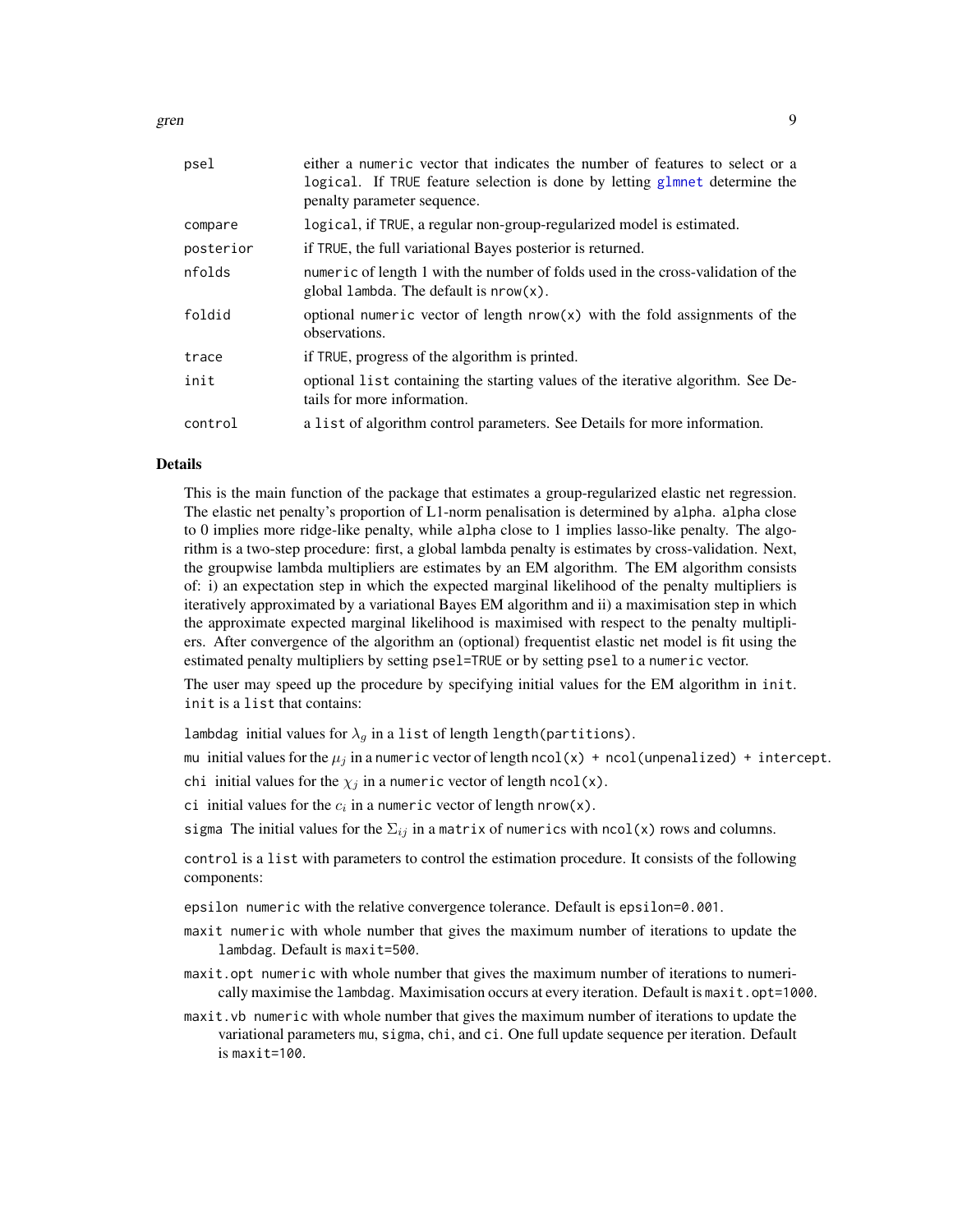### <span id="page-9-0"></span>Value

Function returns an S3 list object of class gren containing output with the following components:

| call        | The function call that produced the output.                                                                                                               |
|-------------|-----------------------------------------------------------------------------------------------------------------------------------------------------------|
| alpha       | proportion of L1 penalty as a numeric of length 1.                                                                                                        |
| lambda      | global penalty parameter as numeric. Estimated by cross-validation if lambda=NULL.                                                                        |
| lambdag.seq | list with full sequence of penalty multipliers over iterations.                                                                                           |
| lambdag     | list with final estimates of penalty multipliers.                                                                                                         |
| vb.post     | l ist with variational posterior parameters $mu_i$ , $sigma_{ij}$ , $c_i$ , and $chi_i$ .                                                                 |
| freg.model  | frequentist elastic net model as output of g1mnet call. NULL if pse1=FALSE.                                                                               |
| iter        | list with number of iterations of lambdag estimation, with number of optimi-<br>sation iterations of lambdag, and number of variational Bayes iterations. |
| conv        | list of logicals with convergence of lambdag sequence, optimisation steps,<br>and variational Bayes iterations.                                           |
| args        | list with input arguments of gren call.                                                                                                                   |
|             |                                                                                                                                                           |

# Author(s)

Magnus M. Münch <m.munch@vumc.nl>

# References

Münch, M.M., Peeters, C.F.W., van der Vaart, A.W., and van de Wiel, M.A. (2018). Adaptive group-regularized logistic elastic net regression. arXiv:1805.00389v1 [stat.ME].

# See Also

[predict.gren](#page-10-2), [coef.gren](#page-10-1), [cv.gren](#page-2-1)

```
## Create data
p <- 1000
n <- 100
set.seed(2018)
x <- matrix(rnorm(n*p), ncol=p, nrow=n)
beta <- c(rnorm(p/2, 0, 0.1), rnorm(p/2, 0, 1))
m \leftarrow rep(1, n)y <- rbinom(n, m, as.numeric(1/(1 + exp(-x %*% as.matrix(beta)))))
partitions <- list(groups=rep(c(1, 2), each=p/2))
## estimate model
```

```
fit.gren <- gren(x, y, m, partitions=partitions)
```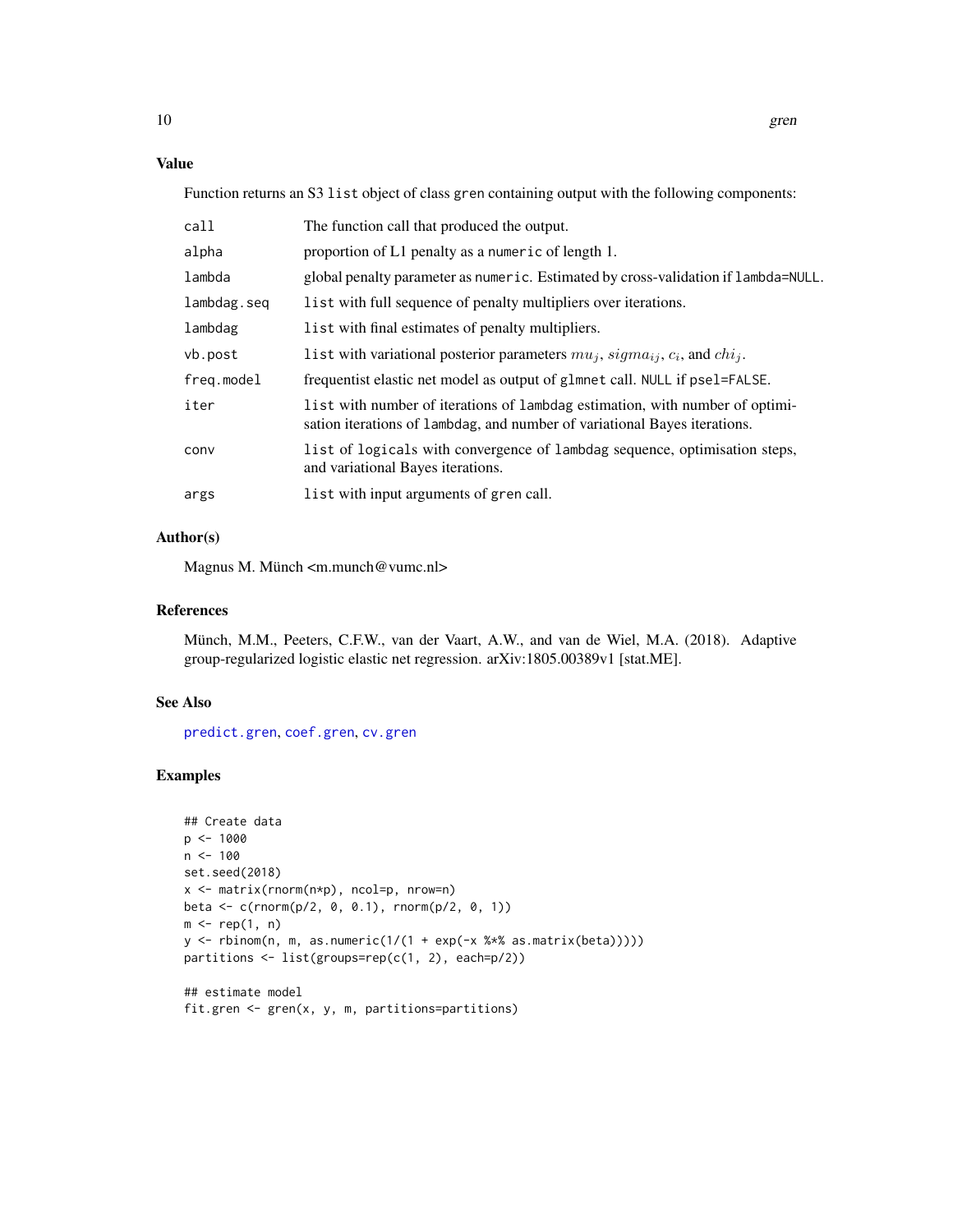<span id="page-10-2"></span><span id="page-10-0"></span>

# <span id="page-10-1"></span>Description

Create predictions from new data using a fitted gren model/retrieve coefficients from fitted model. Both are S3 methods.

# Usage

```
## S3 method for class 'gren'
predict(object, newx, unpenalized=NULL, s=NULL,
             type=c("groupreg", "regular"), ...)
## S3 method for class 'gren'
```

```
coef(object, s=NULL, type=c("groupreg", "regular"), ...)
```
### Arguments

| object      | A fitted gren model.                                                                                                                                |
|-------------|-----------------------------------------------------------------------------------------------------------------------------------------------------|
| newx        | New data for which to do predictions.                                                                                                               |
| unpenalized | New unpenalized data for which to do predictions.                                                                                                   |
| S           | Value of lambda for which to create predictions/coefficients, may be a vector.                                                                      |
| type        | Either group eg, which creates predictions/coefficients of group-regularized<br>model, or regular, for predictions/coefficients from regular model. |
| $\ddotsc$   | Further arguments to be passed.                                                                                                                     |

# Details

This are the predict/coefficient functions of the gren package.

### Value

predict returns a numeric matrix with predicted probabilities. coef returns a matrix with coefficients.

# Author(s)

Magnus M. Münch <m.munch@vumc.nl>

# References

Münch, M.M., Peeters, C.F.W., van der Vaart, A.W., and van de Wiel, M.A. (2018). Adaptive group-regularized logistic elastic net regression. arXiv:1805.00389v1 [stat.ME].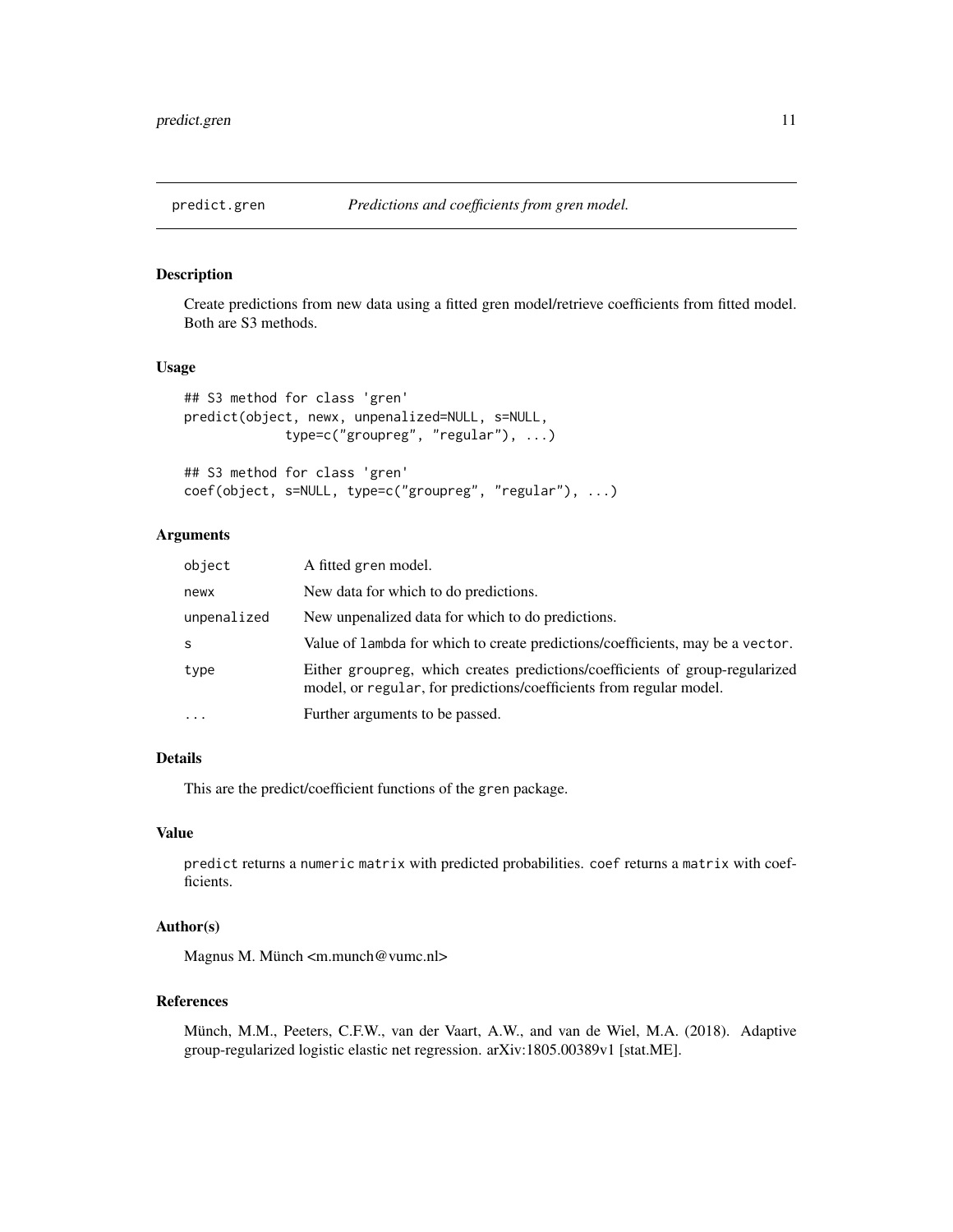# <span id="page-11-0"></span>See Also

[gren](#page-7-1),[coef.gren](#page-10-1)

```
## Create data
p <- 1000
n < -100set.seed(2018)
x <- matrix(rnorm(n*p), ncol=p, nrow=n)
beta <- c(rnorm(p/2, 0, 0.1), rnorm(p/2, 0, 1))
m \leftarrow rep(1, n)y \le rbinom(n, m, as.numeric(1/(1 + \exp(-x \frac{2x}{\pi}) \cdot \sin(\frac{2x}{\pi})))))
partitions <- list(groups=rep(c(1, 2), each=p/2))
## estimate model
fit.gren <- gren(x, y, m, partitions=partitions)
## create new data
xnew <- matrix(rnorm(n*p), ncol=p, nrow=n)
## create predictions/coefficients
preds <- predict(fit.gren, xnew, type="groupreg")
coefs <- coef(fit.gren, type="groupreg")
```